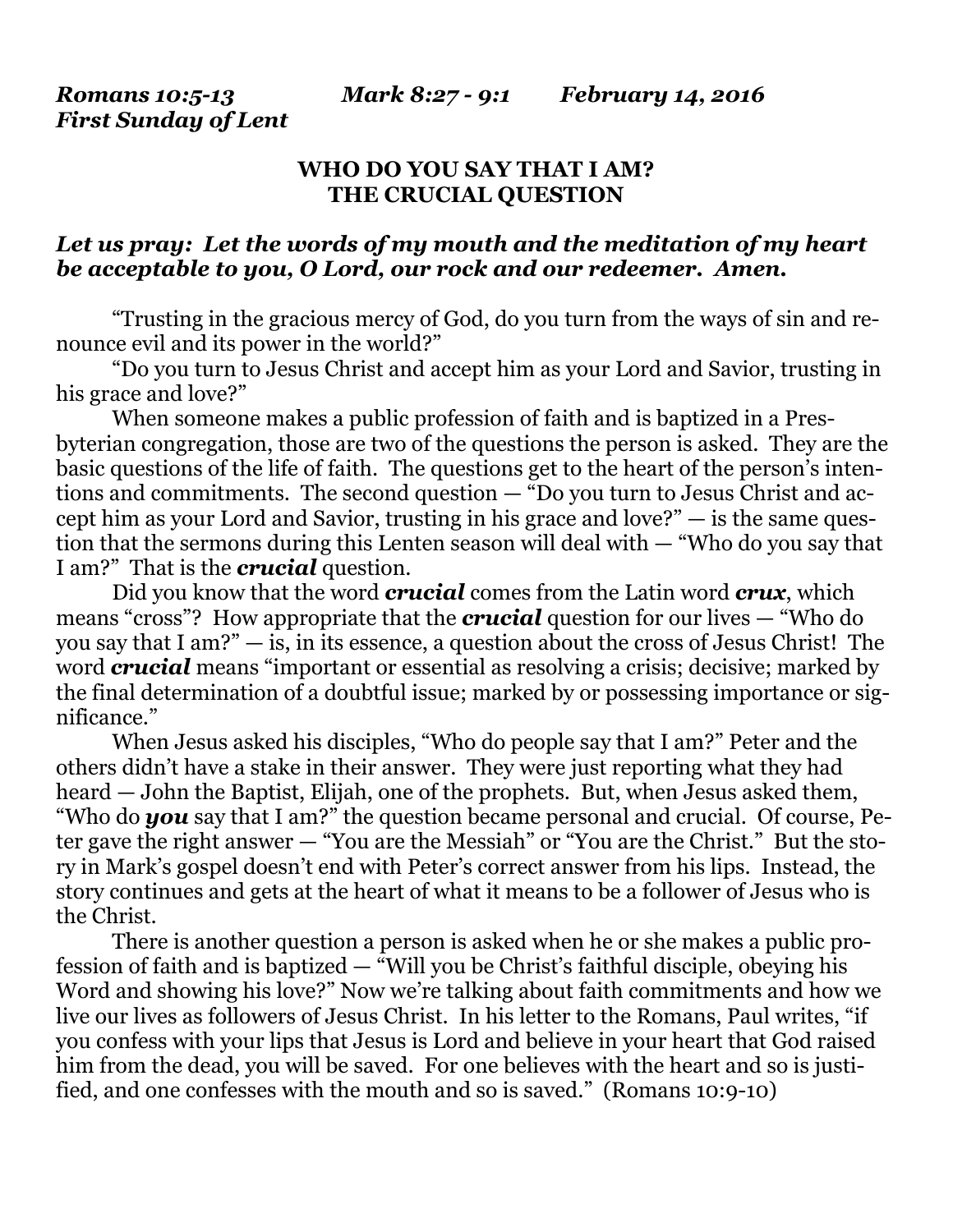There on the road with Jesus, Peter confessed with his lips, "You are the Christ!" He answered the second question for baptism correctly. Peter would probably have said he was more than willing to be Christ's faithful disciple, obeying his Word and showing his love. But, Jesus "began to teach them that the Son of Man must undergo great suffering, and be rejected by the elders, the chief priests, and the scribes, and be killed, and after three days rise again." (Mark 8:31)

Wait a minute! That's more than Peter bargained for — or not at all what Peter expected — when he answered Jesus' question, "Who do you say that I am?" So Peter took Jesus aside and scolded him as you scold a child — "Don't talk like that! You don't know what you're saying! Don't let me hear you saying such things, Jesus!" But Jesus, in turn, rebuked Peter and reminded Peter of his rightful place, if he wanted to be his follower — "Get behind me, Satan!"

On this first Sunday of Lent, Jesus' question  $-$  "Who do you say that I am?"  $-$  is still the *crucial* question for you and me and our church. It's relatively easy to confess with our lips that Jesus is Lord. It's much harder to live out our confession each and every day — "Will you be Christ's faithful disciple, obeying his Word and showing his love?" — especially when Jesus talks about denying ourselves, taking up the cross, following him, losing our lives for his sake and for the sake of the gospel.

 One writer has put it this way: "We have to admit that Peter's definition of 'messiah' is usually the one we prefer as well. Peter, we, and just about everyone we'll ever know want a strong God, a God who heals our illnesses, provides ample prosperity, guarantees our security, urges our military and sports teams onto victory, and generally keeps us happy, healthy, and wise. But that's not what Jesus offers. Instead, Jesus points to a God who meets us in vulnerability, suffering, and loss. A God who meets us, that is, in those moments when we really need God, when all we had worked for, hoped for, and striven for fall [*sic*] apart and we realize that we are, quite simply, mortal, incapable of saving ourselves and desperately in need of a God who meets us where we are. Jesus' identity proves elusive precisely because God shows up just where we least expect God to be. Which means that we don't get the God we want, but instead the God we need."1

 Which of us doesn't want a Messiah? Which of us doesn't desire to be a faithful disciple of Jesus Christ? But, which of us wants to give up control? Which of us wants to serve a Messiah, a Christ who not only talks about suffering and dying, but actually suffered and died because of what he believed and how he lived? Which of us wants to serve a Messiah, a Christ who says, "If you want to become my followers, deny yourselves and take up your crosses and follow me"?

 Oh, we want to follow you, Jesus! Really, we do! Don't you think Peter really wanted to follow Jesus and to be a faithful disciple, obeying his Word and showing his love? But the Messiah's job description and the job description of being one of his followers are just so demanding. Jesus actually calls us to "deny ourselves." That goes against the very essence of how we operate as human beings. We are very good at selfpreservation — on a grand scale and in our mundane, day-to-day existence. However,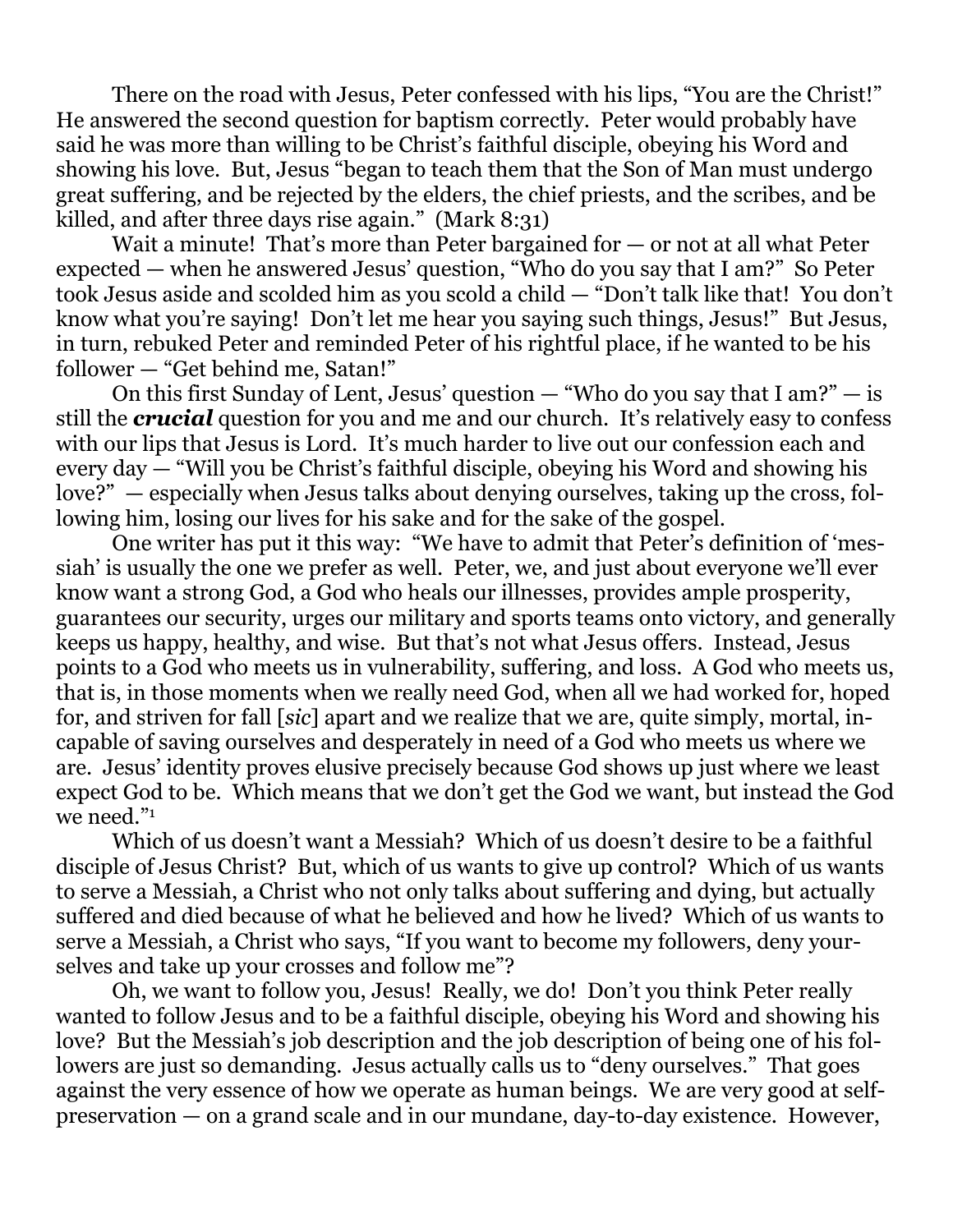Jesus, who did deny himself in order to be fully obedient to God and to serve and save us, shows us that this is the way, the *only* way, the *crucial* way to be his follower.

 You often hear about "giving something up for Lent." That doesn't really mean giving up Krispy Kreme doughnuts so you can lose a few pounds! Actually, it would be appropriate to talk about "giving something up for life" as disciples of Jesus Christ. The challenge, of course, is that "something" is our life itself — maybe not literally, as in physically dying (although that does happen), but submitting to God's will, getting back into our place behind Jesus, and letting go of the relentless drive to save our lives at the risk of losing our souls.

 The great reformer, John Calvin, called "self-denial" the "summary of the Christian life." In his *Institutes of the Christian Religion*, Calvin writes:

*We are not our own;*

 *therefore neither our reason nor our will should predominate in our deliberations and actions.*

 *We are not on our own;*

 *therefore let us not propose it as our end, to seek what may be expedient for us according to the flesh.*

 *We are not our own;*

 *therefore let us, as far as possible, forget ourselves and all things that are ours.*

 *On the contrary, we are God's;*

 *to him, therefore, let us live and die.*

 *We are God's;*

 *therefore, let his wisdom and will preside in all our actions. We are God's;*

 *towards him, therefore, as our only legitimate end, let every part of our lives be directed.*

 What it means to say "I believe you are the Christ" and what it means to be a faithful disciple of Jesus Christ are the crux of the matter. There's that word again crux, cross. This story about Jesus and his disciples is at the crux of Mark's gospel literally and theologically. The crucial question — "Who do you say that I am?" comes right smack dab in the middle of the gospel's sixteen chapters. At the same time, Jesus' crucial question — which leads him to talk about the cross for himself and his disciples — is the great turning point in the story. From this point on, the focus is on Jesus' suffering and dying as he makes his way to Jerusalem.

 It has been said that when we have a clear answer to the question "Who is Jesus?" we will have a better understanding of the question "Who am I?" In the Broadway musical, *Les Miserables*, Jean Valjean faces a moral and ethical dilemma. The police inspector mistakes another man for Valjean, the prisoner he has been zealously pursuing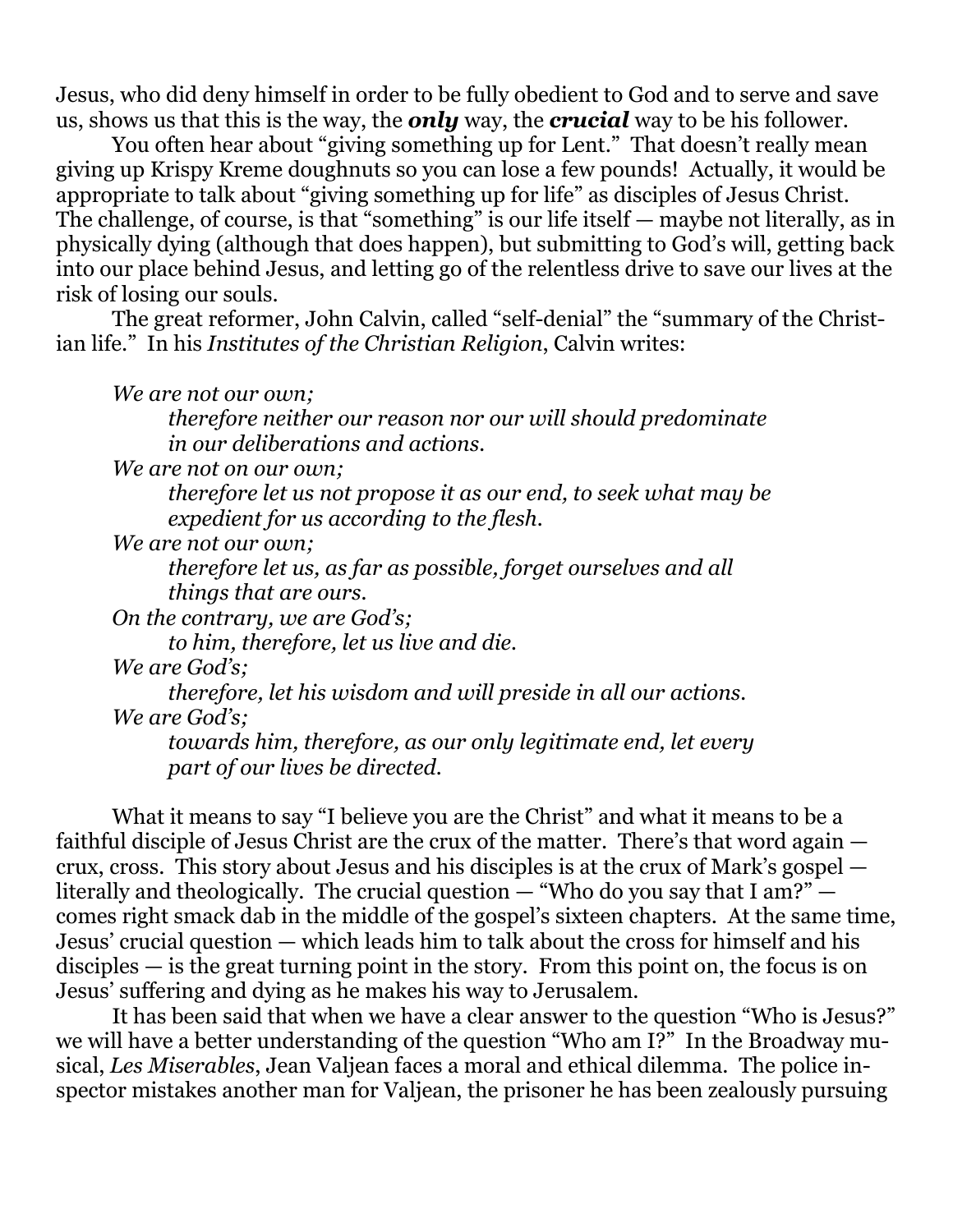for so long. Valjean has to decide whether or not to identify himself and save the innocent man. As he agonizes about his decision, he sings:

> *Who am I? Can I condemn this man to slavery, pretend I do not feel his agony. This innocent who bears my face, who goes to judgment in my place? Who am I? Can I conceal myself forevermore? Pretend I'm not the man I was before? And must my name until I die Be no more than an alibi? Must I lie? How can I ever face my fellow men? How can I ever face myself again? My soul belongs to God, I know. I made that bargain long ago. He gave me hope when hope was gone. He gave me strength to journey on.*

 Jean Valjean appears in front of the court, unbuttons his shirt, and shows Javert the prison number tattooed on his chest. He has made his decision: *Who am I? Who am I? I am Jean Valjean!*

Who we say Jesus is is the *crucial* question because how we answer that question determines who we are. We might sing with Valjean, "My soul belongs to God, I know. I made that bargain long ago. He gave me hope when hope was gone. He gave me strength to journey on." There are plenty of times in life when we are tempted to be ashamed of Jesus and his words. There are plenty of times in life when we want to save our lives or gain the whole world — but at what cost? Can I conceal myself forevermore? Must I lie?

 Jesus calls us to follow him. The first step on that journey is to answer his question, "Who do you say that I am?" During this Lenten season, we will hear the stories of John the son of Zebedee asking Jesus to give him a position of power, of Peter denying Jesus three times, of Mary the sister of Martha and Lazarus being asked "Do you believe this?", of Pontius Pilate being confronted with the truth, of Joseph of Arimathea making a bold and dangerous choice, and Mary Magdalene meeting a stranger in the garden. One way or the other, each of these people is confronted with the question, "Who do you say that I am?" Each of them answers Jesus in his or her own way, both in what they say and by what they do.

 One of Dietrich Bonhoeffer's most famous thoughts comes from his book *The Cost of Discipleship*: "When Jesus calls a man, he bids him come and die." We're quick to answer Jesus' question, but not quite as quick to answer Jesus' call to follow him. During these weeks of Lent, let us think about Jesus' crucial question. How we